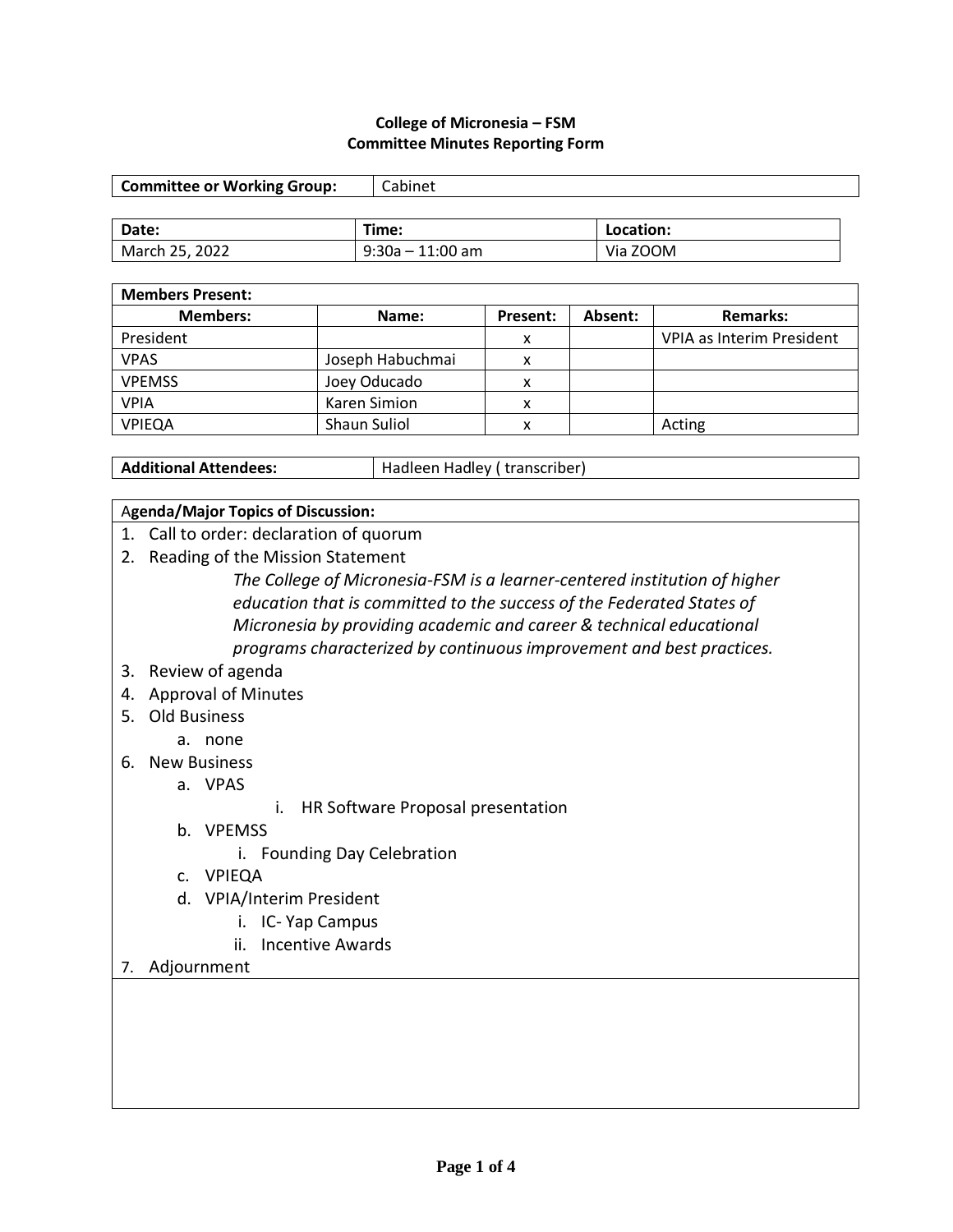**Summary of Recommendations with Suggested Timeline & Responsibilities:**

- Interim President called the meeting to order at 9:30 a.m. and VPIEQA read the mission statement.
- Cabinet adopted the agenda
- Cabinet approved the minutes of March 18, 2022 meeting via online voting
- Cabinet approved purchase of Interact HRMS Program for a two-year trial run after which HR will give a formal assessment and analysis of cost benefit, processes involved, risk identified, the challenges foreseen and how they will address those challenges
- Cabinet approved to have the Yap Campus instructional coordinator advertised and filled.
- The Incentive Awards recipients are as follows: Innovative Idea Award ------ Roselle Togonon Award of Recognition -------- Arinda Swingly Faculty of the Year Award--- Devanesam Senerathgoda Student's Choice Award ----- Dana Lee Ling Community Services Award—Delihna Ehmes Staff of the Year Award ------ Norma Edwin Professional Recognition Award - each vice president will make sure to submit names of employees deserving recognition. Under instruction affairs: Dennis Gearhart, Peltin Olter-Pelep, Pearl Olter-Pelep, Jean Pierre Lukusa, Paul Dacanay, Rudelynn Dacanay, Delihna Ehmes, Susan Moses, George Mangonon, Magdalena Hallers, Karen Tu, and Monica Rivera
	- The meeting adjourned at 11:00 a.m.

# **Discussion of Agenda/Information Sharing:**

Interim President called the meeting to order at 9:30 a.m. VPIEQA read the mission statement. Cabinet adopted the agenda.

Minutes of March 18, 2022 cabinet meeting were approved and adopted by Cabinet via online voting.

New Business

- a) VPAS
- i. **HR Software proposal (Interact HRMS Program)** Human Resources (HR) director summarized the advantages of using the proposed software. Advantages include will improve HR functions to be more efficient and effective, will reduce turnaround time for processing documents, will address accreditation compliance of HR policies regarding employee evaluations and contract processes; will give supervisors easy access to supervisee's personnel data on line. HR Director will be the manager of the program. Funding for the software will be sourced out of VPAS' budget.

**VPIEQA moved and VPAS seconded with VPEMSS' modification that Cabinet approve a two year's trial run with the software and have HRO provide a formal assessment and analysis of cost benefit, process involved, risk identified, the**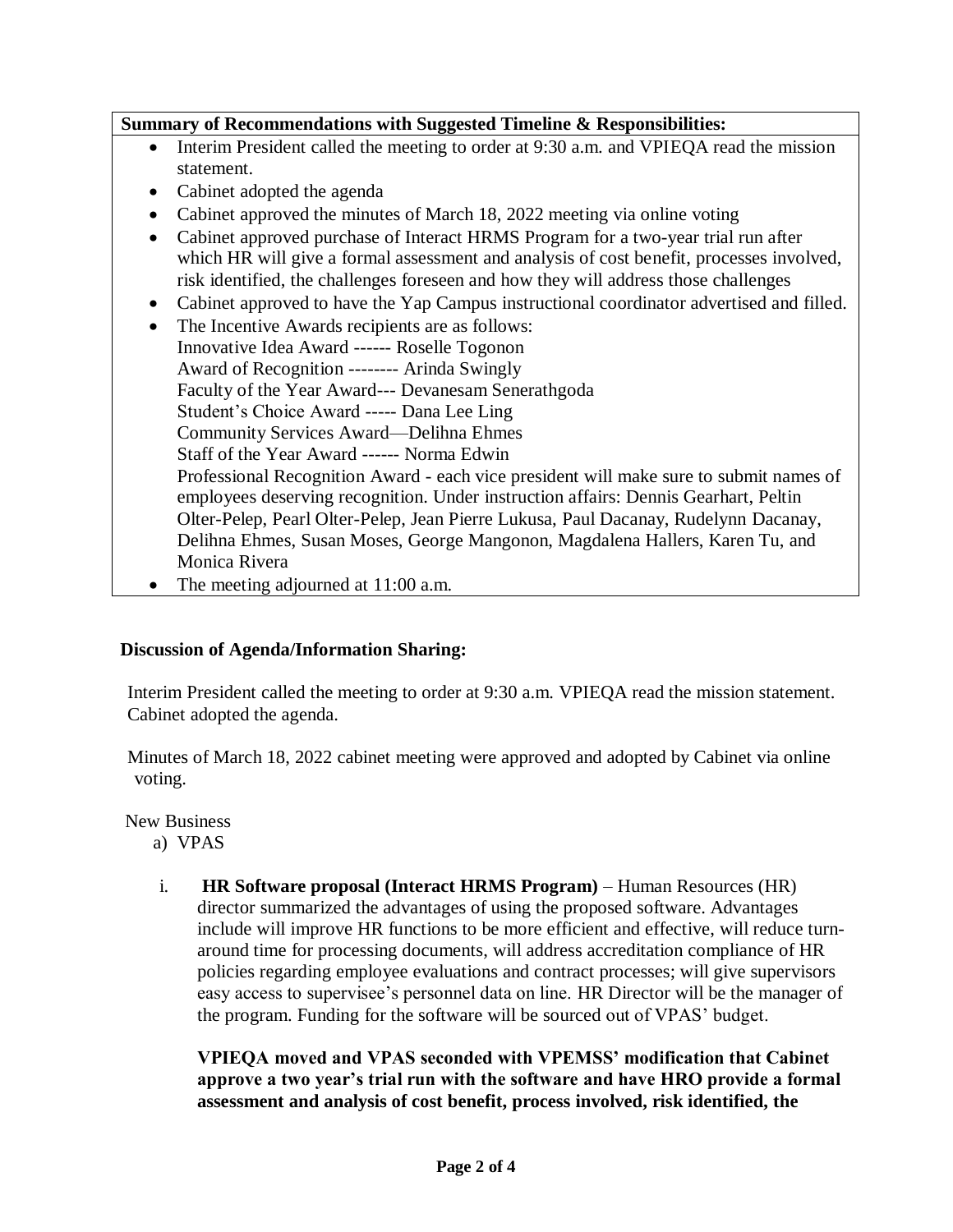**challenges foreseen and how they will address those challenges**. The motion carried.

## b) VPEMSS

.

- i. **Founding Day Celebration update** COM-FSM founding day will be celebrated on April  $1<sup>st</sup>$  at the campuses system-wide. Chuuk Campus' celebration is a culmination of a week-long fun filled activities. Yap Campus' and FMI will be a one day filled with fun games, raffle drawing of prizes and a campus clean-up drive at the end. National Campus and CTEC will start with a short parade from the gym up to the parking lot area where activities will be held. There will be cultural show cases and cultural presentations by the student organizations.
- c) VPIA/Interim President
	- i. Instructional Coordinator at Yap Campus- Cabinet noted that Yap Campus director has been shouldering responsibilities and duties of the position.

## **VPEMSS moved and VPIEQA seconded that Cabinet approve to advertise and fill the position. The motion carried**.

ii. **Incentive Awards-** Cabinet reviewed the nominations for the incentive awards. The recipients are as follows**:**

**Innovative Idea Award ------ Roselle Togonon Award of Recognition -------- Arinda Swingly Faculty of the Year Award--- Devanesam Senerathgoda Student's Choice Award ----- Dana Lee Ling Community Services Award—Delihna Ehmes Staff of the Year Award ------ Norma Edwin Professional Recognition Award** - each vice president will make sure to submit names of employees deserving recognition. **Under instruction affairs: Dennis Gearhart, Peltin Olter-Pelep, Pearl Olter-Pelep, Jean Pierre Lukusa, Paul Dacanay, Rudelynn Dacanay, Delihna Ehmes, Susan Moses, George Mangonon, Magdalena Hallers, Karen Tu, and Monica Rivera**

7. Adjournment

**Comments/Upcoming Meeting Date & Time/Etc.:**

 **VPEMSS moved and VPAS seconded that the meeting be adjourned**. Motion carried and the meeting adjourned at 11:00 a.m.

| <b>Handouts/Documents Referenced:</b> |                       |                          |         |  |
|---------------------------------------|-----------------------|--------------------------|---------|--|
| <b>College Web Site Link:</b>         |                       |                          |         |  |
|                                       |                       |                          |         |  |
| <b>Prepared by:</b>                   | <b>Hadleen Hadley</b> | <b>Date Distributed:</b> | 4/04/22 |  |